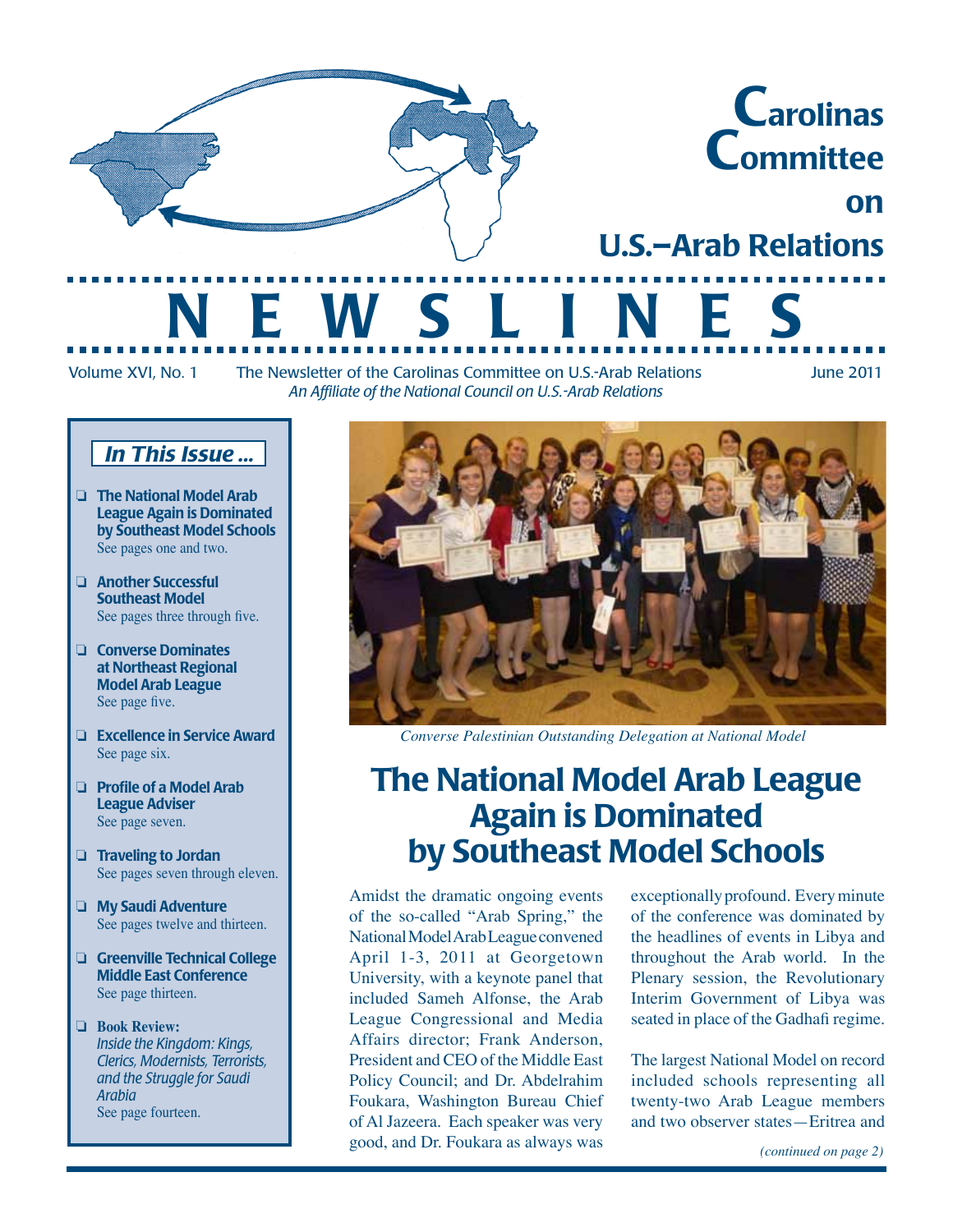### NEWS AND ARTICLES NEWS AND ARTICLES

of this honor, made the presentation.

The best chair award went to Catia Sharp (Northeastern, economic council) with Ashton Lesiak (Converse College, Arab cultural summit) and Katie Sizemore (Kennesaw State, political council) as honorable mention citations. The Model concluded with the naming of the Secretariat for the 2012 event that will be headed by Secretary-General Hillary Berry of<br>Converse College.

Demonstrating once again that the Southeast Model is the powerhouse of regional models, the five awardwinning schools at the National Model were the same five schools in the same order that took the awards at the Southeast Model. Outstanding delegation awards went to Converse College (Palestine), Georgia State University (Syria), and Northeastern University (Algeria). Kennesaw State University (Qatar) and the University of North Carolina—Charlotte (UAE) received honorable mention citations.

Turkey. Participating institutions were Northeastern University, University of Pittsburgh, Mount St. Mary's University, Roger Williams University, University of Utah, Northwestern University, University of Houston, Grand Valley State University, Mercer University, Pomona College, the United State Military Academy at West Point, Adrian College, Converse College, Kennesaw State University, George Washington University, University of Arkansas—Little Rock, American University of Cairo, Georgia State University, University of North Texas, University of North Carolina— Charlotte, Miami University, and Montana State University.

Beyond the work of the seven councils, a complicated crises situation based on real-time events brought several

councils and the Arab Court of Justice into the drama. To keep up with the latest news and to sort out real actions from real-time manufactured crises, students consulted their laptops constantly. Both the regular work of the model and the crises simulation were ably managed by Secretary-General Matthew Cournoyer (Northeastern University) and Assistant Secretary-Generals Hillary Berry (Converse College) and Louie Bauldwin (University of North Texas).

Prior to the awards ceremony, HRH Prince Abdulaziz bin Talal bin Abdulaziz Al Saud, a popular speaker at previous National Models, offered incisive commentary and gracious remarks; and he later participated in handing out individual delegate awards. Virtually every delegation wished to have their picture taken with the Prince. Linda Morrison, the retiring faculty sponsor of the Kennesaw State University delegation teams, received the National Council's Lifetime Achievement Award. Dr. Joe P. Dunn of Converse College, the last recipient



*Political Council at Work*

*Faculty Confer at National Model*



*Preparing Resolutions for the Political Council*



The 23rd Annual Southeast Model Arab League was held, March 11-13, 2011 at Converse College. A total of 238 delegates participated, and with the faculty, staff, and judges present, the number at the conference approached three hundred. All 22 members of the Arab League were represented with two observer nations—Eritrea and Chad—also included. New schools to the model were Texas State University at San Marcos and Spartanburg Community College. Central Piedmont Community College from Charlotte returned after an absence of several years, and the Air Force Academy made its second appearance.

The keynote speaker was Valerie Brock Naglich, Converse 2003 alumni, who is presently an executive-level administrator with the Center of Disease Control International Division. Valerie had recently returned from the Republic of South Africa, where she served as a contract foreign service officer for infectious diseases in southern Africa. In the next months, she will return to Nambia and Botswana for shorter-term assignments. In May 2009, Valerie was chosen from the 9000 worldwide CDC personnel as the employee of the month. During her years as an undergraduate, Valerie was a four-year member of the Converse Model Arab League delegation, a consistent awarding delegate, a best chair winner at the Southeast and National Models, Secretary-General of the Southeast Model, and the Converse co-head delegate who administered Converse's program during her senior year. She completed a Masters in Public Administration at the University of Georgia, where she was named the outstanding graduate student, she was







# Another Successful Southeast Model

*Joint Defense Council at Southeast Model*



*Oman Delegate Kathleen Hines Makes a Point in Political Council*



*Hafla Banquet*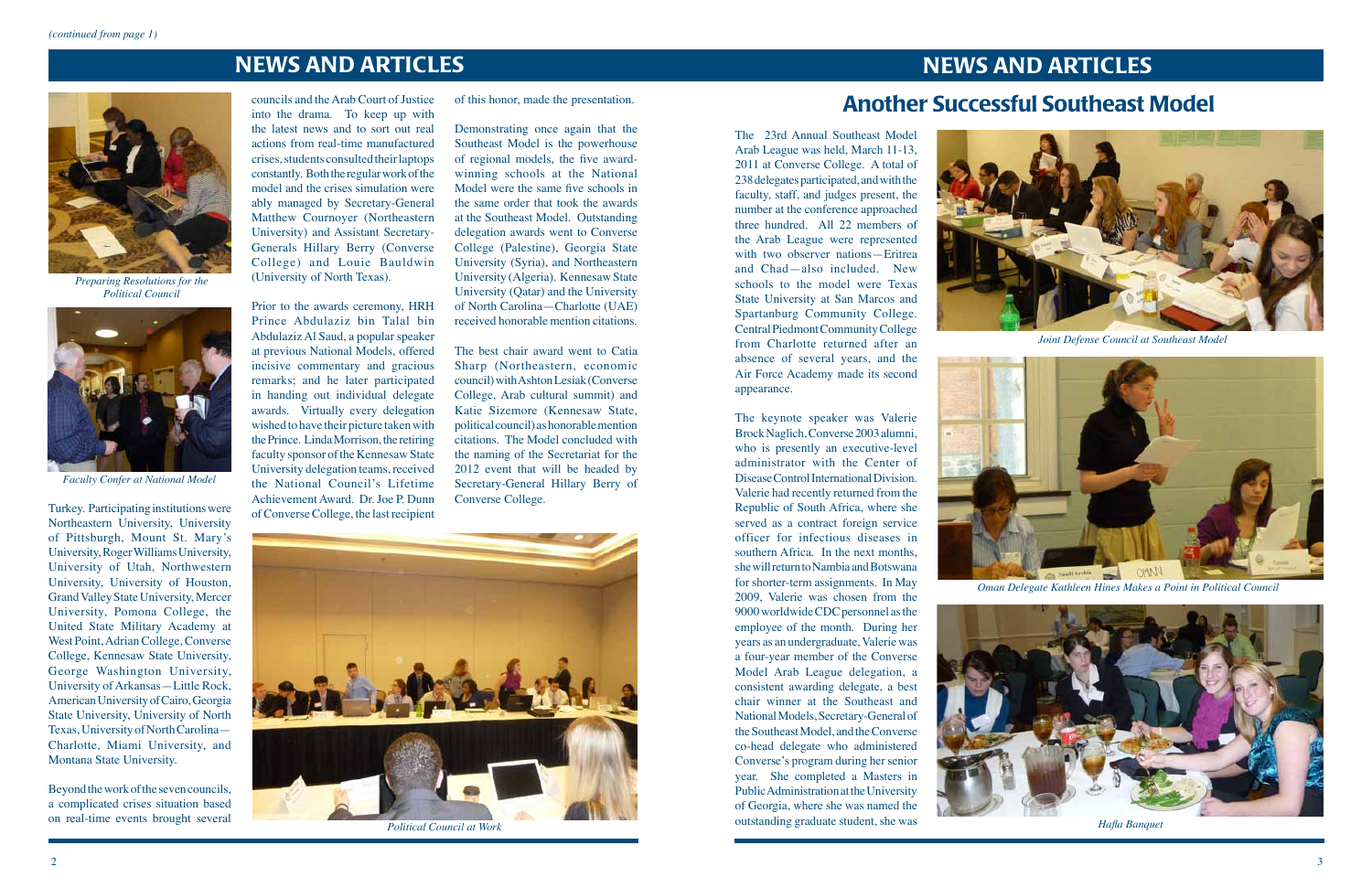### NEWS AND ARTICLES

### NEWS AND ARTICLES





*Southeast Model Summit*



*Spartanburg Community College First Time Delegation*



*Converse Delegation at Southeast Model*

named as a Presidential Management Fellow, and she presently serves on the advisory board of the Georgia MBA program. Valerie spoke about the importance of an international perspective, foreign service careers, and the role that Model Arab League had played in her development from a vocal performance music major to a budget control officer on the international level.

The historical happenings of the "Arab Spring," dominated the proceedings of the Model. In the plenary session, the Libya delegation renounced the Gadhafi regime and received a unanimous vote to be credentialed as the Revolutionary Interim Government of Libya or Free Libya. Laptops brought the unfolding events of the region into each council session. On Saturday afternoon, a crisis simulation centered on a resolution to endorse a No-Fly Zone over Libya and to authorize military action against Gadhafi's forces. The lively debate that followed previewed the real-world action that occurred several days after the model ended.

At the awards ceremony, Palestine (Converse), Syria (Georgia State University), and Algeria (Northeastern University) received outstanding delegation citations and Qatar (Kennesaw State University) and UAE (University of North Carolina at Charlotte) were cited for honorable mention recognition. Samantha Nicholson (Converse) was named the outstanding chair for her leadership of the Joint Defense council and Hilary Koss (Converse) in the Palestinian council and Katie Sizemore (Kennesaw) in the Political council were cited as honorable mention. Hillary Berry (Converse) served as secretary general and Valerie Naglich performed duties as the alumnae guest assistant secretary general.

As always, one of the highlights of the Southeast Model was the Hafla banquet prepared by Sodexo Dining Services. The 24th Annual Southeast Model will meet at Converse College, March 16-18, 2012.





Returning for the first time in five years to the Northeast Regional Model Arab League, held November 11-14, 2010, at Northeastern University in Boston, Converse College made a strong showing. The Converse Palestine delegation won individual awards in all seven committees and took the best delegation award. The Oman delegation, comprised primarily of freshman, finished third in the award total and received honorable mention status. Participating schools included Northeastern University, the U.S. Military Academy, University of Pittsburgh,

## Converse Dominates at Northeast Regional Model Arab League

University of Massachusetts at Lowell, Fitchburg State University, Bard, Colby, Simmons, Roger Williams, Endicott, and Emerson with several of the institutions entering two delegations.

Other features of the model included an Arab lunch and a cultural event. The Arab Court of Justice held two demonstration cases—one at the beginning and the other at the conclusion of all the ACJ formal cases. During their visit, Converse students enjoyed the opportunity to explore Boston, including walking the Freedom Trail, visiting the John

F. Kennedy Presidential Library and Museum, viewing Boston Harbor, and eating at local restaurants.

At the model, Ashton Lesiak (Special Summit on Arab Culture) and Monica Lineberger (Palestinian) served as council chairs and Shannon Bishop, Morgan Roach, and Ashley Blount served as vice chairs in their respective councils. Monica Lineberger was voted honorable mention best chair. The outstanding chair award went to Matthew Cournoyer of Northeastern University and Russell Thomas of Roger Williams University.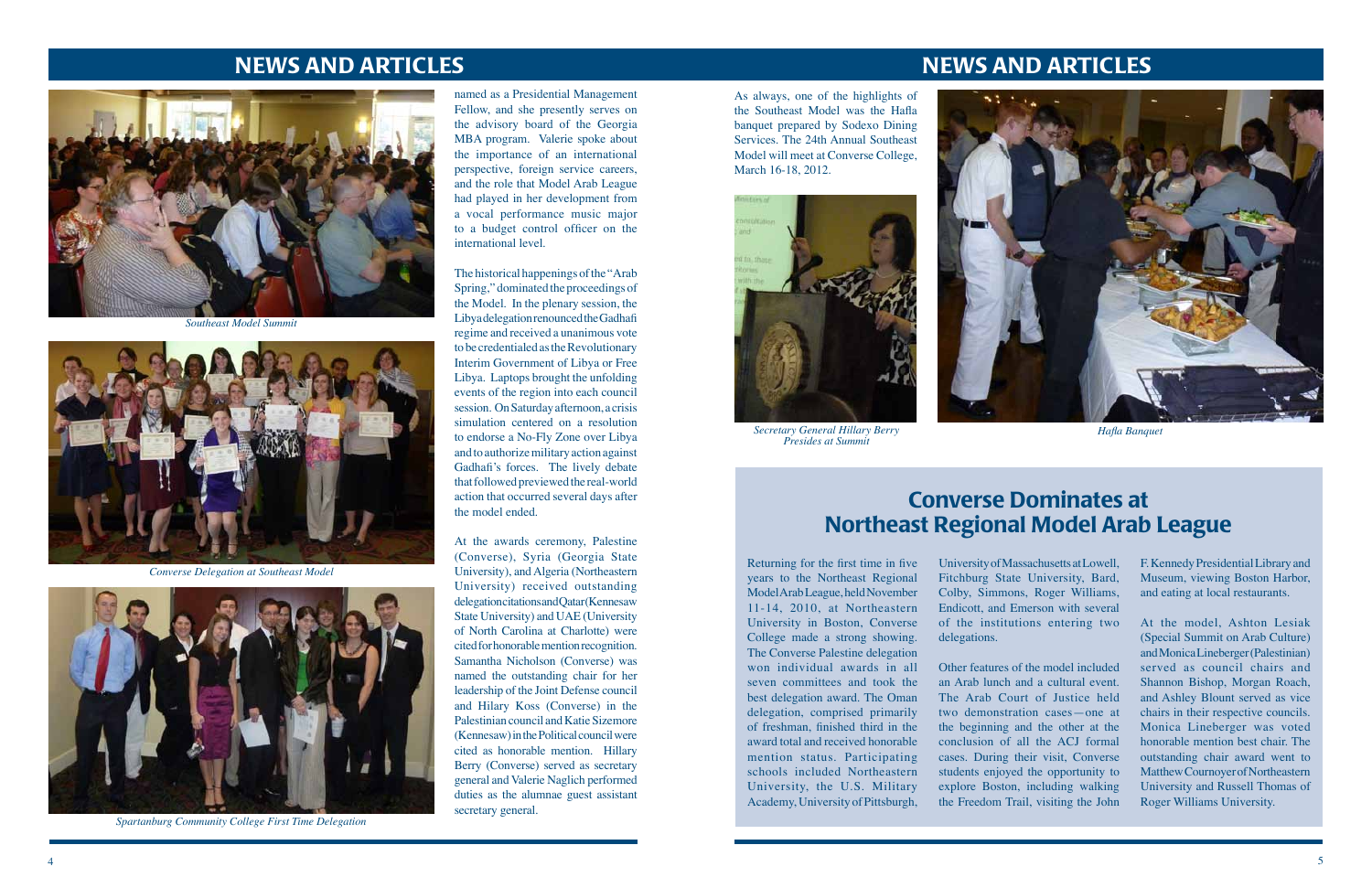### NEWS AND ARTICLES NEWS AND ARTICLES

### **EXCELLENCE IN SERVICE AWARD** *Linda U. Morrison 2004-2011*



*Morrison Recognized at National Model*

Some individuals make a difference. Linda Morrison has. Following a 31-year career in the public schools, where her high school Model UN delegations distinguished themselves by their performance, Linda, Mrs. M. to her students, joined the Kennesaw State University adjunct faculty in 2004 to bring her skills, leadership, and motivation to the college level. In these eight years, we have witnessed the results. The Kennesaw State delegations are always well prepared, diligent, poised, and formidable. They reflect the qualities of their faculty sponsor.

Linda has traveled the globe with her students providing them opportunities and experiences of a lifetime. She fights for them daily in the internal and external conflicts for funding and dignity. They count on her support, and all of us have witnessed the respect and affection that they have for her. But this admiration is not limited to her delegates. Her faculty peers and the students from other schools recognize a person dedicated to what she does and the quality and professionalism of how she does it. Moreover, she brings a style and elegance to the models that most of us wish that we had the ability to emulate.

With the announcement of her retirement at the close of this season, today we honor Linda Morrison, Mrs M., with a citation for Excellence in Service. To her students, we join you in the sadness that she will no longer lead you. Her faculty colleagues will miss her. We have been graced by our association with her. We know that the Southeast Model will be lesser without her presence.

Each issue League in 2001 when I was an adjunct to recruit freshmen and sophomores of *Newslines*  professor at the University of Alabama into the program who can participate p r o f i l e s at Birmingham. The faculty advisor in multiple years and not only hone one or more who normally led UAB's delegation their skills but also prepare other Model Arab was unable to attend, and he asked me to underclassmen that will follow after League. This serve as a substitute. I served as UAB's them. UNCP has made good strides in year focuses faculty advisor for the next two years the early years of the program, and we on Dr. Kevin until I left in 2004 to accept a tenure-hope to become regular award winners Freeman of the track position at the University of North soon in our annual participation in the University of Carolina at Pembroke, where I am now North Carolina the department chair and continue to serve as the primary advisor for both the MAL Without exception, UNCP students and MUN teams.

Linda, thank you for your dedication, your spirit, and your friendship. You are a model of what a Model adviser should be.

In the early 1990s, UNCP had a strong MAL delegation that participated in the National Model, but it had been dormant for more than a decade. When I joined the faculty, I decided to resurrect the its early stages. I first had to convince students that this was something that not

Presented by the Directors and Faculty of the Southeast Regional Model Arab League, at Converse College, Spartanburg, South Carolina, March 13, 2011



*Linda Morrison Receives Award at Southeast Model*

at Pembroke.

I grew up in a military family, and at a fairly young age I had considerable opportunity to travel and live abroad. Seven of my first eighteen years were spent in foreign countries. This early exposure to different cultures, ideas, program. It was not an easy task to build global world led me to gain a masters degree in international relations at political science, with a concentration benefit them later in life. in international relations, from the University of Alabama (2000).

### Profile of a Model Arab League Adviser



and lifestyles set the stage for how my a new program from scratch, and even of UNCP's overall mission statement. career would unfold. My interest in the after six years, UNCP's model is still in Not only do the participating students Baylor University (1994) and a Ph.D. in only would be interesting, but also would comparative cultures, but they realize Next I had to secure funding from the and the skills they develop will help university administration to support them in their future after university who participate in Model Arab League leave the conferences understanding its value, and invariably they look forward to doing even better the next year. The MAL team is recognized by the university's administration as one of the leaders in the internationalization of the campus which is an important part learn about parliamentary procedure, public speaking, diplomacy, and that above all the engagement is fun. Moreover, the connections they make

I first became involved in Model Arab the endeavor. The present challenge is life is over.

Southeast Model.

In 2004 Ms. Hoor Hwamdeh, who teaches at the Modern Montessori School in Amman, Jordan, contacted me about sending some of the leaders of our Converse Model Arab League delegation to assist in the inauguration and running of a high school MAL conference in Amman. During 2004 and 2005 we send teams to perform these duties that helped to launch the program. This past fall Hoor contacted me again to assist with a larger regional Model, the Mubadara MAL, sponsored by an organization called Beyond Discovery, to be held in Aqaba, Jordan in February 2011. Three Converse students made the two-week trip that included travel throughout the country to include, Amman, Petra, Wadi Rumi, the Dead Sea, Jurash, Salt, and other places. The highlight was their involvement in running the high school model. It was a great experience for the students. Two of them have written brief essays below on their adventure. Katie Hudson graduated this spring with double majors in history and politics and she will participate in a six-month internship working with Youth in Mission on the issues of the sex trafficking of young

girls. She will train in Las Vegas, Nevada before going into the field in India and Nepal. Monica Lineberger graduated this spring with a double major in politics and modern languages. She received a lucrative fellowship and teaching assistantship to pursue a Ph.D. in international studies at the University of South Carolina. The third member of the group was Stephanie Jennings, a politics and German major, who will spend a year as a Fulbright Scholar in Germany prior to accepting a full fellowship to the George H.W. Bush School of International Studies at Texas A&M.

## Traveling to Aqaba, Jordan

Joe Dunn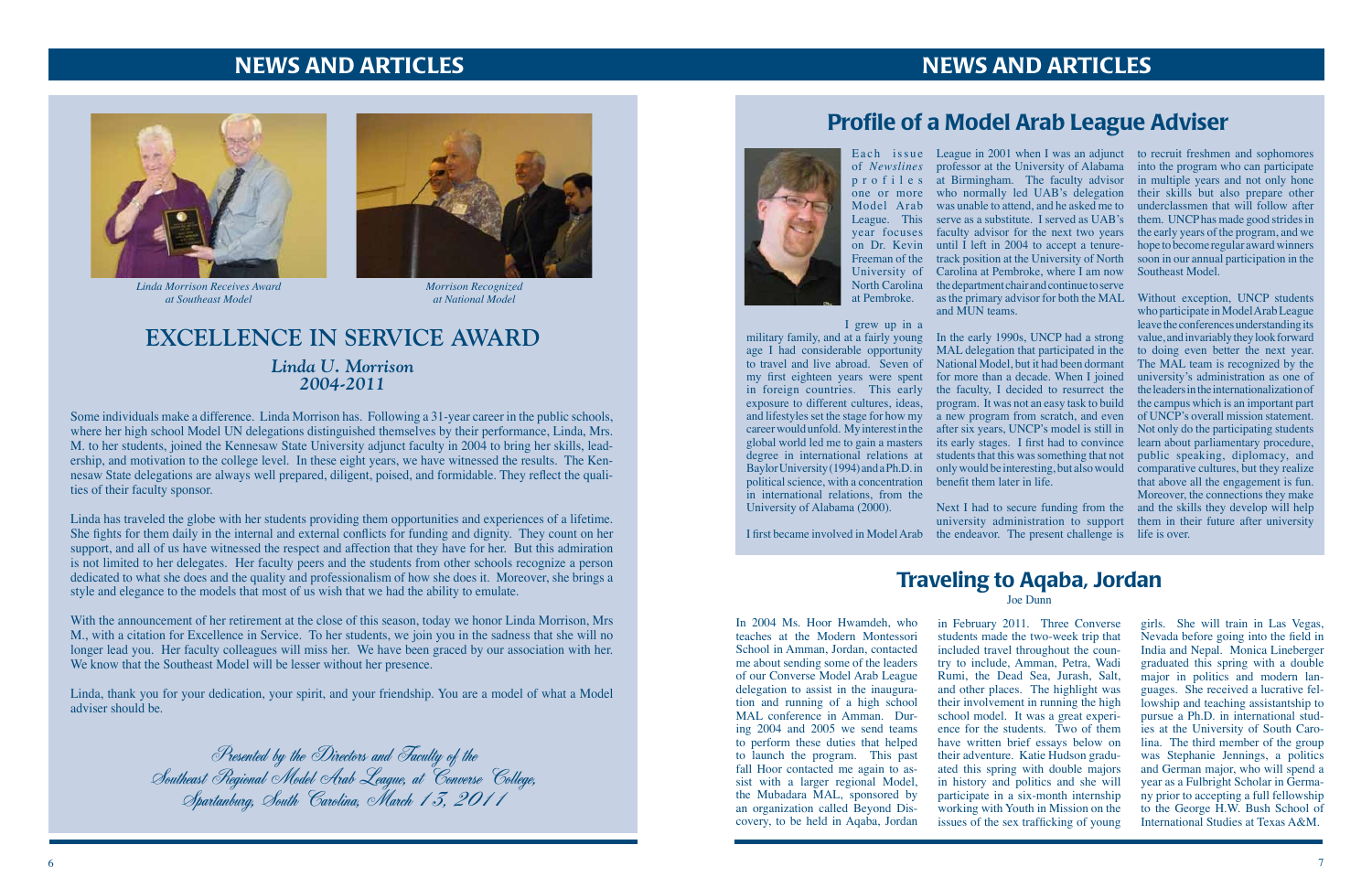## NEWS AND ARTICLES NEWS AND ARTICLES

task. Our two-week trip consisted of immersing ourselves in the culture of Jordan, in the capital city of Amman, the ancient stone city of Petra, and Aqaba, the resort city on the Red Sea. I can't say that my parents were pleased by their sheltered daughter traveling to the region as the events of the Arab Spring were exploding, but I was excited and determined to keep an open mind about what I would experience. I wanted to be surprised and I was.

Unlike many of my peers, I had no international travel experience, and indeed until the previous fall, I had never been on a plane. But my first venture was a monumental one. Hoor Hwamdeh of the Modern Montessori High School in Amman, Jordan, contacted Dr. Joe Dunn about sending some leaders of our Model Arab League delegation to help run a high school Model in Aqaba, Jordan. Dr. Dunn selected our three head delegates to fulfill this

I had so many new experiences that the following are just a small sample of things that surprised me. I was taken aback by the extent of smoking. It seems that most people, both men and women, smoke anywhere and anytime. There is no division of smoking and nonsmoking in restaurants. I had to make adjustments. I had heard about "Arab time", and we lived it. We learned quickly that time is more relaxed in Jordan. We jokingly referred to

### A Novice Traveler in Jordan During Arab Spring

Katie Hudson



*Lineberger, Hudson and Jennings at the Citadel in Amman*

delays as "A.T.," or "Arab time." We learned to be flexible and not worry about a rigid itinerary. Planning our daily schedule was a process that was adjusted many times as the day progressed. Travel was an adventure. The Jordanian driving style is wild, reckless, noisy, and quite scary; but amazingly, I didn't witness any accidents. Walking is as adventurous as riding. There were no crosswalks and few sidewalks or stoplights. Stop signs don't seem to exist. To cross the street, one simply plunges bravely into the street and hopes the drivers slow down. I found street crossing to be mildly terrifying.

Once one survives crossing the street though, it is very pleasant to walk among the people, who were incredibly hospitable and welcoming. As we walked down a street, we were sure to hear numerous people use the little English they knew to say "Welcome! Where are you from?" We obviously did not blend into the crowd, and we garnered much attention. Some days, I was convinced that Jordanian men had never seen a blonde woman. Never before had I felt so conspicuous. In the more conservative, older district of downtown Amman, almost all the women we saw covered their hair and I seriously considered wearing a scarf on my head so that I would not be quite so obvious. However, most of the attention we received was from curious, yet welcoming people. We made friends with taxi drivers, hotel staff, teachers, and our servers at restaurants. The best part of this trip was that unlike a tourist excursion with other Americans, we were able daily to immerse ourselves in the normal lives of ordinary people in Jordan.

The very best part of experiencing Jordanian life was the food, which was wonderful. I miss the mint tea, labnah (thick cheese spread), lamb, falafel sandwiches, and especially

the fresh bread and olive oil. Everything we ate was fresh and had few preservatives. A whole account could be devoted just to the food.

In the Middle East one can never separate culture from politics. They are intertwined. As a fouryear member of the Converse MAL teams, and this year representing Palestine, I had done much research on the Palestinian-Israeli conflict, so I knew the issues fairly well. I had debated them extensively. But real life experience on the ground is a far better than reading on-line news articles. The trip and meeting with individuals who daily are affected by the politics of the situation gave me much deeper perspectives on the lives of the displaced Palestinians. I did not realize the large number of Palestinians that live as Jordanian residents. The Palestinian people compose a huge sector of Jordanian society and business. Jordan's government is administered by Jordanians, yet much of the economy is Palestinian. I was actually shocked by how small is the territory involved and the close proximity of Israeli, Palestinian, and Jordanian peoples. Driving to the Dead Sea, we could see the West Bank and Jericho through the haze, and at dusk we saw the lights from across the sea. At Aqaba we were only minutes from Eilat, Israel, and we saw the lights of that city from our hotel on the beach.

However, Palestinian politics were not the only political events that we experienced in Jordan. Egypt was at the peak of its revolution and we shared in the excitement and anticipation within the Jordanian community. During the MAL conference that we facilitated at Aqaba, Egyptian President Mubarak resigned; the evening before the actual resignation, students and teachers were glued to television in expectation. This proximity made the experience much deeper than we could have felt in the United States, and we will remember these days for the rest of our lives.

Although I did not focus on the conference in this piece, I will say only that with the exception of two or three individuals, most students at the start of the conference were timid and hesitant to speak. At the conclusion of the conference the next day, each student was fully participating and vocalizing their country's policy. We were highly impressed by the articulation and knowledge of these high school students who performed entirely in English. To conclude the conference, students hosted a bazaar with handmade crafts. Princess Alia of Jordan attended. We purchased several souvenirs to take home to remind us of this wonderful experience.

Returning to the political agenda, we questioned many people about their thoughts on the uprisings in the region and their opinion of Jordan's government. An overwhelming consensus, at least of the Jordanians as opposed necessarily to the Palestinians, expressed satisfaction with their form of government. "A revolution will not happen in Jordan, not for a very long time," we were told. The affection for the King appeared genuine. When we inquired about the demonstrations in Amman that we had heard about on the evening news before we arrived in Jordan, the response was, "Demonstrations? What demonstrations? The one we had two weeks ago over the Prime Minister? Our king listened to us and replaced the Prime Minister, so we have no more complaints." The country appeared calm and stable, and we felt quite secure. We were in the Middle East during a very turbulent time period, and we were blessed to experience these events in a much more dramatic way than we could have ever garnered from the evening news in South Carolina.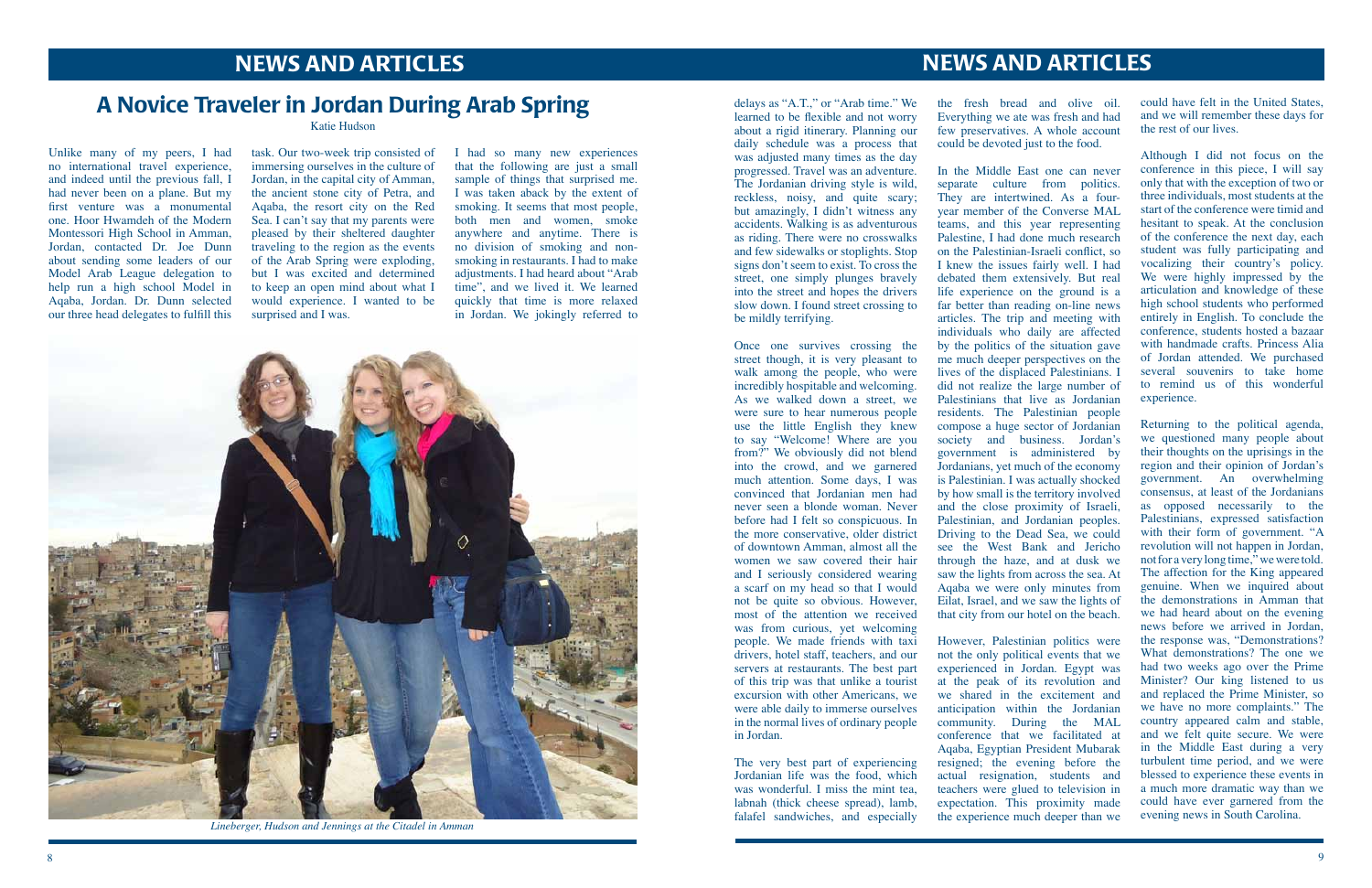# NEWS AND ARTICLES

*Dead Sea Mud*

### **NEWS AND ARTICLES**

## Some Thoughts on Travel to the Arab World

Monica Lineberger

When I told my father that I would be traveling to Jordan in February, his first response was "Will you have to wear a rag on your head?" Slightly taken aback, I laughed off the question with "of course not," and I wondered whether he intended it as a joke. But as I told more people about my up coming trip to the Middle East, I re ceived other similar questions, "What will you wear? Is it safe? Aren't you worried about traveling to the Middle East as a woman?" I was surprised that this trip attracted the amount of attention it did. I had already been to Morocco and I planned to travel to Tunisia in January (although most people thought Tunisia was in Asia). Even before the uprisings and revolu tions in the region, the trip concerned my family members and close friends. As it turned out, I was in Tunisia on a Converse College January Term trip when the protest battles broke out there. The College pulled the plug on the trip and we were brought home. Not surprisingly, this raised questions among my family about me going to Jordan two weeks later. My mother was barraged with incredulity from her co-workers because she was al lowing me to return so soon after "getting stuck" in Tunisia. But my desire to travel and stubbornness pre vailed and I boarded the plane to Am man with a great sense of adventure.

ered in the abaya but sporting Gucci sunglasses and peace signs!

I thought that my experience in Mo rocco and Tunisia would prepare me for traveling in Jordan, but I was mistaken. The two previous schoolsponsored trips with faculty members were highly organized and structured. This time, three of us were going as individuals and we each spoke only a smattering (one semester's worth of formal study) of Arabic. We were not always alone, but when we were, it was always the most entertain ing. Trying to go to the Citadel that overlooks the capital city Amman, I said to the taxi driver "Jamal! Jamal! Jamal!" and later realized I was say -

ing "Camel! Camel!" instead of hill (which is pronounced jabal.)

It was these kinds of moments on our own engaging the local day to day life that are my favorite memories. Nightly Arabic lessons with the hotel manager of our modest non-tourist establishment led to a friendship and some unforgettable experiences. We were extremely excited to meet many Palestinians in the area and a few of them are now Facebook friends. They spoke passionately and frankly about any subject or question that we asked them. The first morning we were eat ing breakfast with our host Ms. Hoor and the conversation almost immedi ately turned to the Palestinian-Israeli situation, a topic that was always an exciting adventure for us. It was refreshing to be in an environment of directness, honesty, and extreme hos pitality.

In another of those precious memo ries, while relaxing at the Dead Sea one afternoon, a group of Saudi Ara bian female students and their family approached us to talk. They helped us find the "healing" mud to rub on our bodies and shared their Arabic coffee and delicious date snacks with us. We took pictures of the girls cov -

I have heard some Americans say that we are hated in the Arab and larger Muslim world, but in my travels I have found little evidence to support this conclusion. Whenever I attempt ed to speak Arabic with anyone, I would be asked, "Why are you learn ing Arabic?" Some of them viewed their language as irrelevant for an English speaker since English is the universal global language, but others expressed obvious excitement by the interest in the culture to attempt the language. While I will not general ize and say that all the people want to open themselves to western culture, I have sensed in my travels an affinity for the West. More importantly, I find that most people are looking for a hu man connection. They want to relate to you on the same levels that we re late to our immediate friends and fam ily. They are looking to share, learn, and experience the world, just as we were in Jordan. Although traveling to a different culture is the first step, the real key is to interact and connect with the locals to truly understand the world around us on deeper social, po litical, and psychological level.





*Floating in the Dead Sea*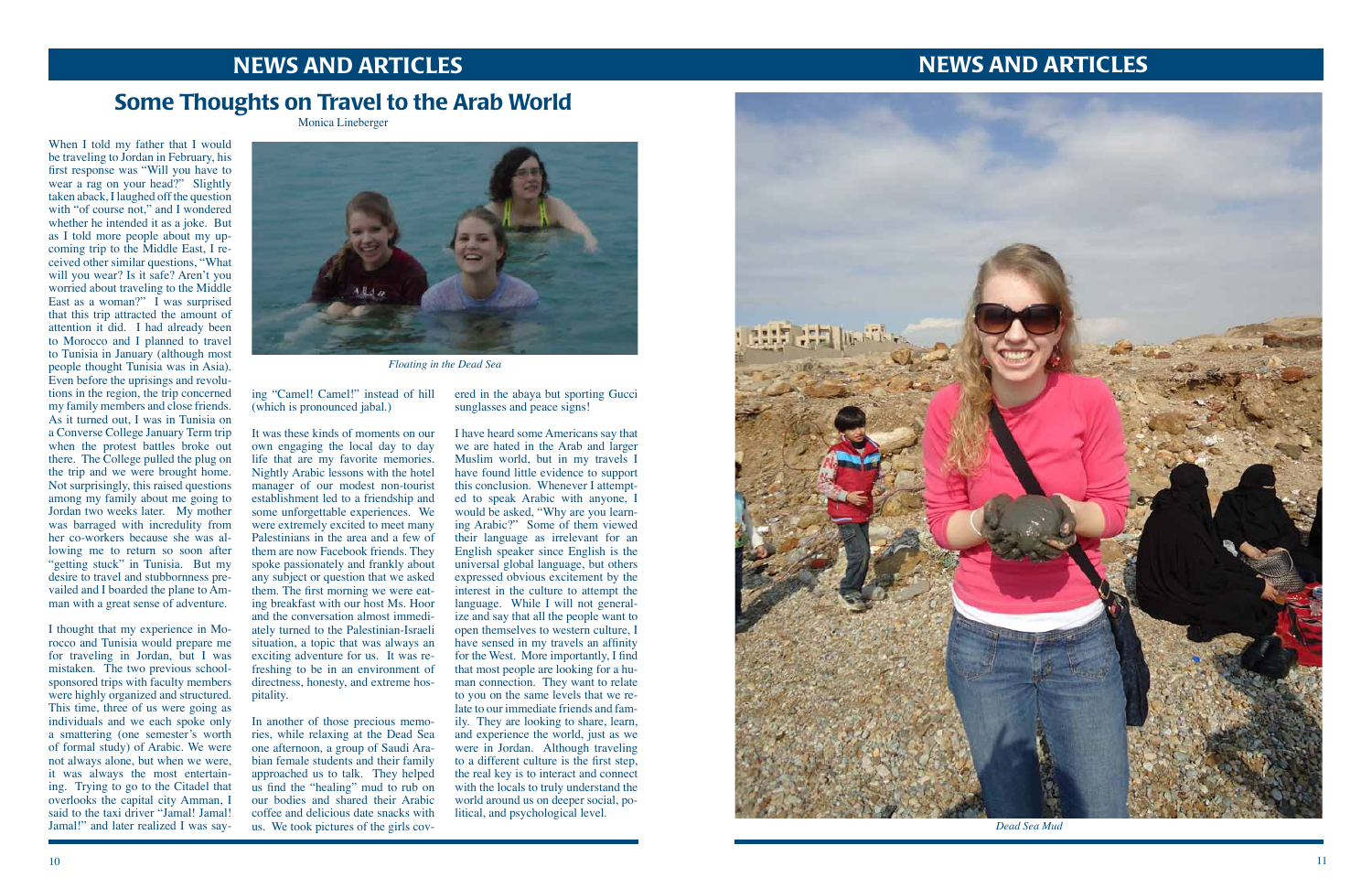

*Two Buildings Reflect Saudi Architecture Ancient and Modern*

### NEWS AND ARTICLES



### NEWS AND ARTICLES

### My Saudi Adventure

Amy Grace Peele

Where were you on New Year's Eve 2010? Will you remember in twenty years? I will. I welcomed in the new decade in Riyadh, Saudi Arabia, eight hours ahead of my family and friends in a country with no public celebration of the new secular year.

A few days after Christmas, I joined nine other female college students and our three trusty guides for a day of briefings and a long plane ride to take us to one of the most elusive and misunderstood countries in the world, the Kingdom of Saudi Arabia. Sponsored by full-paid scholarships from the Saudi Arabian Ministry of Higher Education in conjunction with the National Council on US-Arab Relations, our group went to the Kingdom to experience for ourselves what this country and culture were really about. There are currently approximately 32,000 Saudis studying in the United States on various scholarship programs such as the King Abdullah Scholarship, but essentially no Americans are in

reciprocal activity in the Kingdom. The goal of this fellowship was to bring American students to learn about the culture and country in hopes that Americans can have an accurate and well-versed understanding of Saudi Arabia.

Our agenda took us to three cities-- Riyadh, Dhahran, and Jeddah—in quite different regions of the country. In each place, we visited cultural sites, and we met with business leaders, government officials, and Saudi female college students. In Riyadh we met with university officials and engaged in political talks with a royal advisor, two princes, several business men, and a women's rights activist. In Dhahran we focused on oil as we visited Aramco and also toured several schools. In Jeddah we met more students and learned about business opportunities for women, the history of the city, and the joys of shopping in the markets. We were able to talk with important public figures and average women. In all these opportunities we gained immeasurably from listening, asking, observing, and experiencing. It was the adventure of a lifetime.

The most important thing that I learned from this trip was that one gains far more by immersion in the culture than by any amount of academic preparation. I have studied Saudi Arabia in the classroom, and valuable as was that knowledge, it proved only a peek into engaging the complexity of the Kingdom. It is one thing to read about the decisions and opinions of leaders; it is another to hear His Royal Highness Prince Turki al-Faisal tell the story of how he as the Saudi Ambassador to the United States challenged President Bush's comments in a State of the

Union address. It is one level to read about the condition of women draped in black abayas trapped in their homes because they cannot drive. It is a completely different perspective to have your own male guardian, wait for transportation to arrive, and hide yourself away under an abaya and hijab. After wearing the abaya myself and learning first hand of the limitations and freedoms that it brings (yes, it does bring some freedom), I have a much better understanding, not merely a judgment, about this aspect of Saudi women's lives.

I understand that it is a cliché, but the trip changed my life. I had the opportunity to ask the hard questions, stereotypical questions, and the personal questions. My lens of the world widened as I was able to view situations from perspectives very different than my own. We talked to individuals of all social and political persuasions from the very conservative to the very liberal. We met people that had great respect for America and others that were extremely critical. Each comment like the lens of a microscope focused attention on something new and provided new insights. I particularly enjoyed the front page headlines of Arab News every morning with its coverage of events in the United States, and I saved the copy from every day to help me remember. I was challenged by questions posed to us about our country and our culture both by officials and average people. The perspective of a country with a hereditary monarchy governed by the Quran and Sharia law counter posed against my commitment to a secular state and representative democracy. As important as any other factor, I learned about my own understanding of God as I heard the call to prayer

*Amy Grace in Abaya*

and watched an entire nation stop to pray to God five times daily.

My journey ended with heavy bags and a heavier heart and mind. My bags may be unpacked, but my experience will leave me unpacking its meaning for far longer. My thinking will forever be more cautious to pass judgment or condemn a culture without an effort to first understand and experience. I won't soon forget how the year 2011 began for me.

For a more detailed account of my travels, visit www.sctosa.blogspot. com to see the daily blog postings and a few pictures.

Technical College has employed an Undergraduate and International Studies Grant (Title VI-A) to establish Arabic language and Middle East studies courses. A key event funded by the grant was the concommunity, particularly to two-year colleges, some of what the college has learned and accomplished. Apthe event.

The keynote speaker was Dr. Abbas Barzegar from Georgia State University, who addressed "Teach-Ronnie Porat, former Israeli Consul "Egypt and Israel—From Cold to Future Warm Peace." Other notable presentations included "Addressing

## Greenville Technical College Middle East Conference

Over the past two years, Greenville plex Realities in the Classroom" and ference, held April 7-9, 2011 at the Carolina—Upstate); "Recovering the institution, to bring to the larger Forgotten Front: Teaching World War proximately 60 individuals attended Slann (University of North Carolinaing Middle Eastern Studies at the a Teaching Venue," by Joe P. Dunn Community College." The Friday (Converse College). Dr. Dunn, who night evening dinner speaker was also serves as the Executive Director in Cairo, 1991-1994, who spoke on Arab Relations, was joined on his Common Stereotypes and Com-about recent trips to the region. Ms. ticipants and attendees."Youth Culture and New Media in the to Saudi Arabia and Ms. Lineberg-Middle East" by Barbara Petzen (Education Director of the Middle East Policy Council); "Gender and Cultural Differences in the Middle East" by Elizabeth Zack (University of South I in the Sinai and Palestine" by Edward Woodfin (Converse College); "The Arab-Israeli Conflict" by Martin Pembroke); "The Middle East Meets Middle Tennessee: Mosques, Academic Programs, etc." by Allen Hibbard (Middle Tennessee State University); and "the Model Arab League as of the Carolinas Committee on U.S. panel by three Converse students— Amy Peele, Monica Lineberger, and Stephanie Jennings—who spoke event and it was enjoyed by all par-

Peele participated in a ten-day visit er and Ms. Jennings helped to run a high school Model Arab League conference in Aqaba, Jordan.

Other panels included David Cloer (President of International Industries Corporation) and Elnora Stuart (University of South Carolina-Upstate) on "Current Middle Eastern Business Practices"; "Current Events in the Region" by Michael Herb (Director of the Middle East Institute at Georgia State University); and a Greenville Tech faculty group who spoke about how the Title VI-A grant has helped to integrate the Middle East into the college's curriculum.

The conference included a lunch and two Middle Eastern dinners catered by a local restaurant. In every regard this was a most valuable